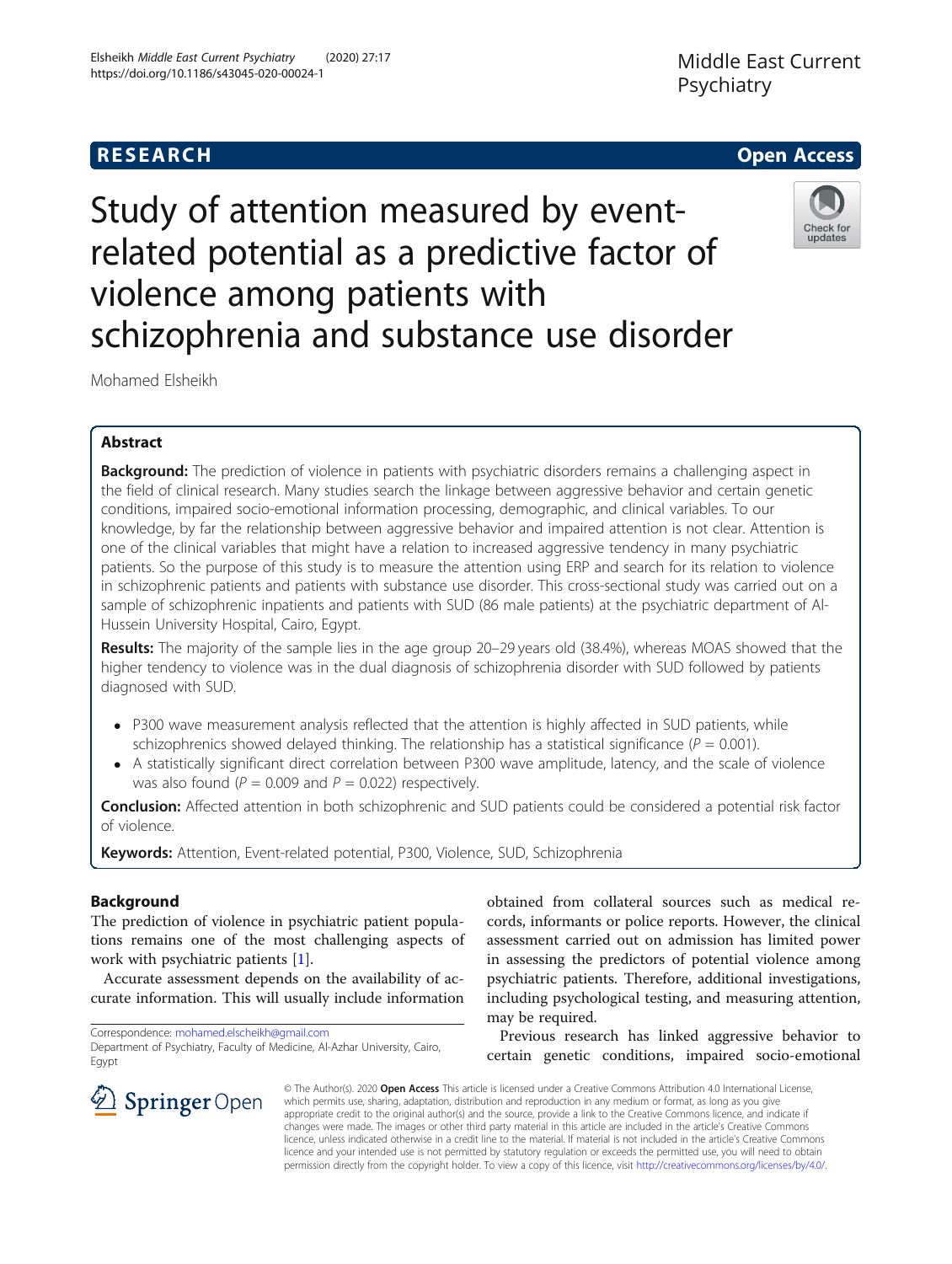information processing, demographic variables (as gender and age) and clinical variables (as diagnosis, presence of mood symptoms, and comorbid substance abuse). An association between aggression and inherent cognitive defects—such as impaired information processing, socio-emotional understanding, and problemsolving skills—has been demonstrated in patients with mental retardation and schizophrenia. Inaccuracy in correctly identifying interpersonal intent, a tendency wrongly to attribute hostile intent to others, as well as a poorer ability to assess the intensity of emotion has also been demonstrated [\[2](#page-7-0)].

On the other hand, the predictors of violence depend on the setting: whereas clinical and psychopathological variables may predict violence in institutional settings, demographic and historical variables are better predictors in community settings and in clinical samples consisting of only high-risk patients.

The complex influence of diagnosis on psychiatric patients' risk of violence has emerged from a variety of studies in different contexts. First, a diagnosis of schizophrenia (and other severe, enduring psychotic disorders) has been demonstrated unequivocally to increase a person's risk of violence in comparison to the general population [[3\]](#page-7-0).

Similarly, comorbid substance abuse/dependence dramatically increases the risk of violence in patients with schizophrenia [\[4](#page-7-0)].

Primary diagnosis of substance abuse/dependence has also been identified as a strong predictor of violence in psychiatric patients [[5\]](#page-7-0).

Another factor that appears to elevate the risk of violence in patients with schizophrenia is the presence of neurological damage, e.g., parieto-occipital atrophy, reduced grey matter volume in neural circuits involved in verbal working memory, as well as temporal EEG abnormalities [[6\]](#page-7-0). However, a diagnosis of epilepsy itself has not been proven to increase the risk of violence [\[7](#page-7-0)].

Comorbid substance abuse increases the risk of violence in patients with mental retardation. Furthermore, violent mentally retarded adults have been shown to have larger brain ventricles than their non-violent counterparts, as well as a higher frequency of abnormal EEGs, yet no increased prevalence of seizure disorders (as for schizophrenia) [\[8](#page-7-0)].

This aggressive diathesis can be conceptualized in terms of an imbalance between the "top-down" control or "brakes" provided by the orbital frontal cortex and anterior cingulate cortex, which are involved in calibration of behavior to social cues and predicting expectancies of reward and punishment, and thus modulating or suppressing aggressive behavior with negative consequences, and excessive "bottom-up" "drives" triggered or signaled by limbic regions, such as the amygdala and insula. An emotionally provocative or challenging stimulus that serves as a trigger to the aggressive event will initially be processed by auditory, visual, and other sensory processing centers. At this stage, sensory deficits such as hearing or visual impairment as well as sensory distortions that might be caused by drugs, alcohol, or metabolic disturbances secondary to illness may result in incomplete or distorted sensory impressions, which can increase the likelihood that the stimulus is perceived as threatening or provocative [\[9](#page-7-0)].

Attention is the behavioral and cognitive process of selectively concentrating on a discrete aspect of information, whether subjective or objective, while ignoring other perceivable information. Attention has also been referred to as the allocation of limited processing resources; it is best described as the sustained focus of cognitive resources on information while filtering or ignoring extraneous information. Attention is a very basic function that often is a precursor to all other neurological/cognitive functions [\[10](#page-7-0)].

Hence, its affection may be related to different abnormal behaviors including increased violence tendency. The event-related potential (ERP) is the measured brain response that is the direct result of a specific sensory, cognitive, or motor event. More formally, it is any stereotyped electrophysiological response to a stimulus. The study of the brain in this way provides a noninvasive means of evaluating brain functioning including attention. ERPs are measured by means of electroencephalography (EEG).

The EEG proved to be a useful source in recording brain activity over the ensuing decades. However, it tended to be very difficult to assess the highly specific neural processes that are the focus of cognitive neuroscience because using pure EEG data made it difficult to isolate individual neurocognitive processes. Event-related potentials (ERPs) offered a more sophisticated method of extracting more specific sensory, cognitive, and motor events by using simple averaging techniques. Currently, ERP is one of the most widely used methods in cognitive neuroscience research to study the physiological correlates of sensory, perceptual, and cognitive activity associated with processing information.

The P300 (P3) wave is an event-related potential (ERP) component elicited in the process of decision-making. It is considered to be an endogenous potential, as its occurrence links not to the physical attributes of a stimulus, but to a person's reaction to it. More specifically, the P300 is thought to reflect processes involved in stimulus evaluation or categorization. It is usually elicited using the oddball paradigm, in which low-probability target items are mixed with high-probability nontarget (or "standard") items [\[11](#page-7-0)].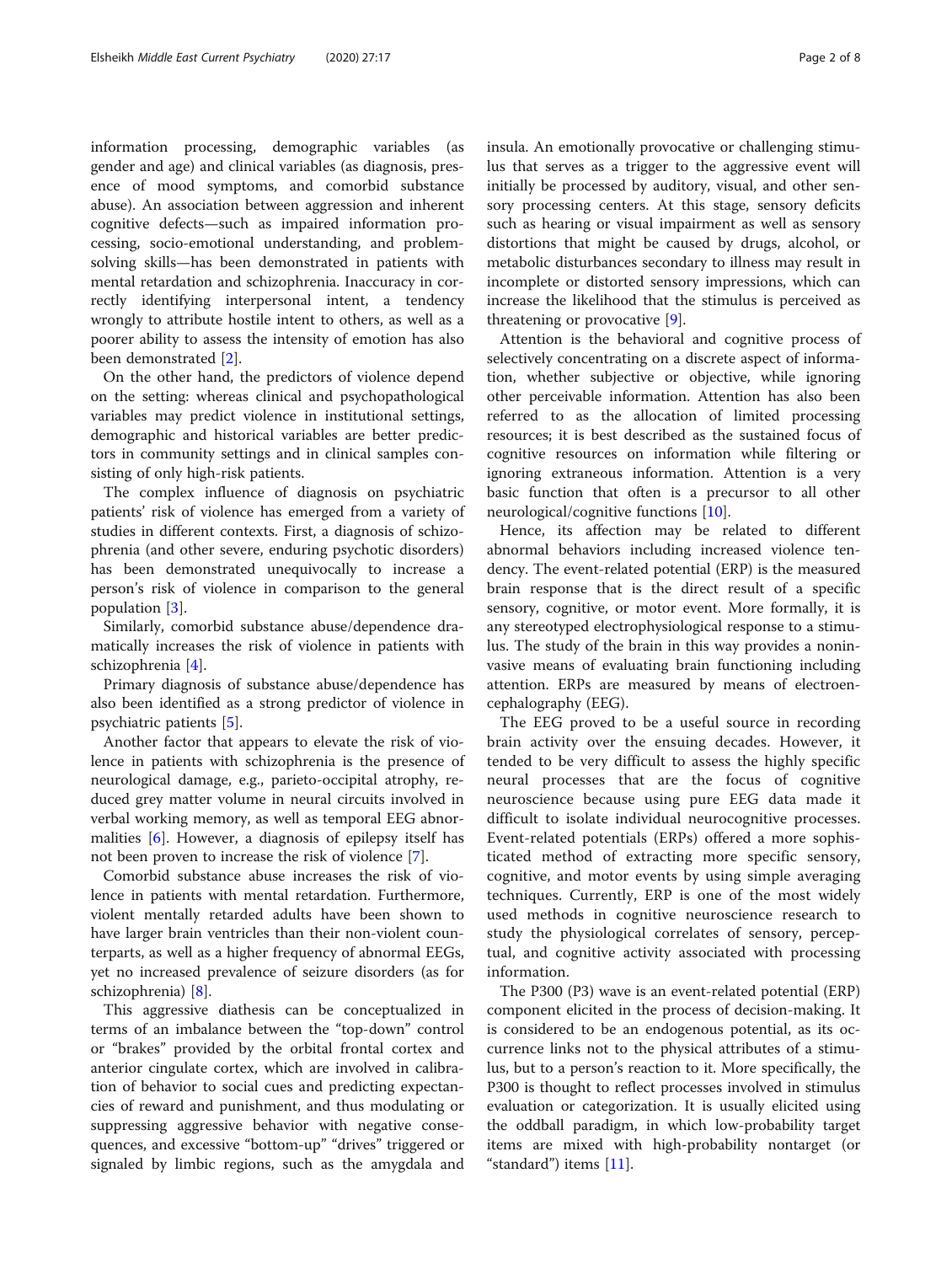The P300 response occurs at around 300 ms in the oddball paradigm, for example, regardless of the type of stimulus presented: visual, tactile, auditory, olfactory, and gustatory.

Because of this general invariance with regard to stimulus type, the P300 component is understood to reflect a higher cognitive response to unexpected and/or cognitively salient stimuli [[12\]](#page-7-0).

#### Methods

#### Aim of study

The aim of this study is to measure the attention using ERP and its relation to violence in schizophrenic patients and patients with substance use disorder (SUD).

#### Study design

This is a cross-sectional descriptive study.

#### Site of the study and selection of participants

The study was conducted at the psychiatric inpatient department of Al-Hussien University Hospital in Cairo on a sample of patients diagnosed with schizophrenia and substance use disorder (SUD) who met the inclusion criteria. The patients who participated in the study were all males, as the criteria of admission to the addiction unit at Al-Hussien University Hospital were restricted to male patients. Therefore, recruiting female patients with SUD was not possible and hence there would not have been a SUD counterpart for the female schizophrenic patients.

During the period of the study that lasted from August 2013 until July 2014, the total number of male inpatients diagnosed with schizophrenia and/or SUD was 143 patients. Among them, twenty-three patients refused to participate in the study, while two patients were excluded after confirming a comorbid endocrine disorder and lupus erythematosus. Also, thirty-two patients who showed neurological deficits, whether clinically or through EEG changes and thrombotic foci in the MRI, were excluded from the study. Thus, we were left with 86 patients (38 schizophrenics, 32 patients with SUD and 16 with a dual 51 diagnosis).

#### Inclusion criteria

1. Male patients in the age group of 18 to 65 years

2. Diagnosed with schizophrenia or substance use disorder (SUD) according to DSM-IV-TR

3. Agreed to participate in the study by giving explicit written and verbal consent

#### Exclusion criteria

1. Presence of any organic or neurological comorbidity/ deficits that might interfere with the results of investigation

2. Existence of problem that makes communication difficult such as hearing impairment or inability to talk 3. Refusal to participate in the study

#### Ethical considerations and approvals

A written informed consent was taken from each participant to whom we explained the full procedure and the aim of the study. All the participants had the right to withdraw from the research at any time without giving reasons, and without any negative consequences.

#### Tools

- 1. Structured Clinical Interview for DSM-IV-Clinician Version (SCID-CV) [[13](#page-7-0)] Arabic version [\[14\]](#page-7-0). It contains seven diagnostic modules. The clinician version was used for easier application in the clinical setting.
- 2. Assessment for violence tendency using the modified overt aggression scale (MOAS)

The modified overt aggression scale (MOAS) was developed to assess four types of aggressive behavior: verbal aggression, aggression against property, auto aggression, and physical aggression. The MOAS instructs the individual (nursing staff, physicians, or medical trainees) to rate the patient's aggressive behaviors over the past week.

The MOAS was applied by the attending medical and nursing staff. The MOAS is individually administered and generally administered by nursing staff as no specific qualifications are required [[15\]](#page-7-0).

3. Measurement of attention using event-related potentials mainly P300 wave

4. Statistical analysis: data were fed to the computer and analyzed using the IBM SPSS software package version 20.0 [\[16\]](#page-7-0). Qualitative data were described using number and percent. Quantitative data were described using range (minimum and maximum), mean, standard deviation, and median. Comparison between different groups regarding categorical variables was tested using chi-square test. The distributions of quantitative variables were tested for normality using Kolmogorov-Smirnov test, Shapiro-Wilk test, and D'Agstino test.

(r) Pearson Correlation coefficient was used to determine correlation between relationships. The characteristics of the Pearson correlation coefficient are as follows: (1) The correlation scale determines the relationship between only two variables. (2) The correlation coefficient value is always between − 1 and 1.3. If the correlation coefficient is positive, the correlation is direct. This means that the value of the first variable increases the value of the second variable. (4) If the correlation coefficient is negative, the correlation is inverse. That is, the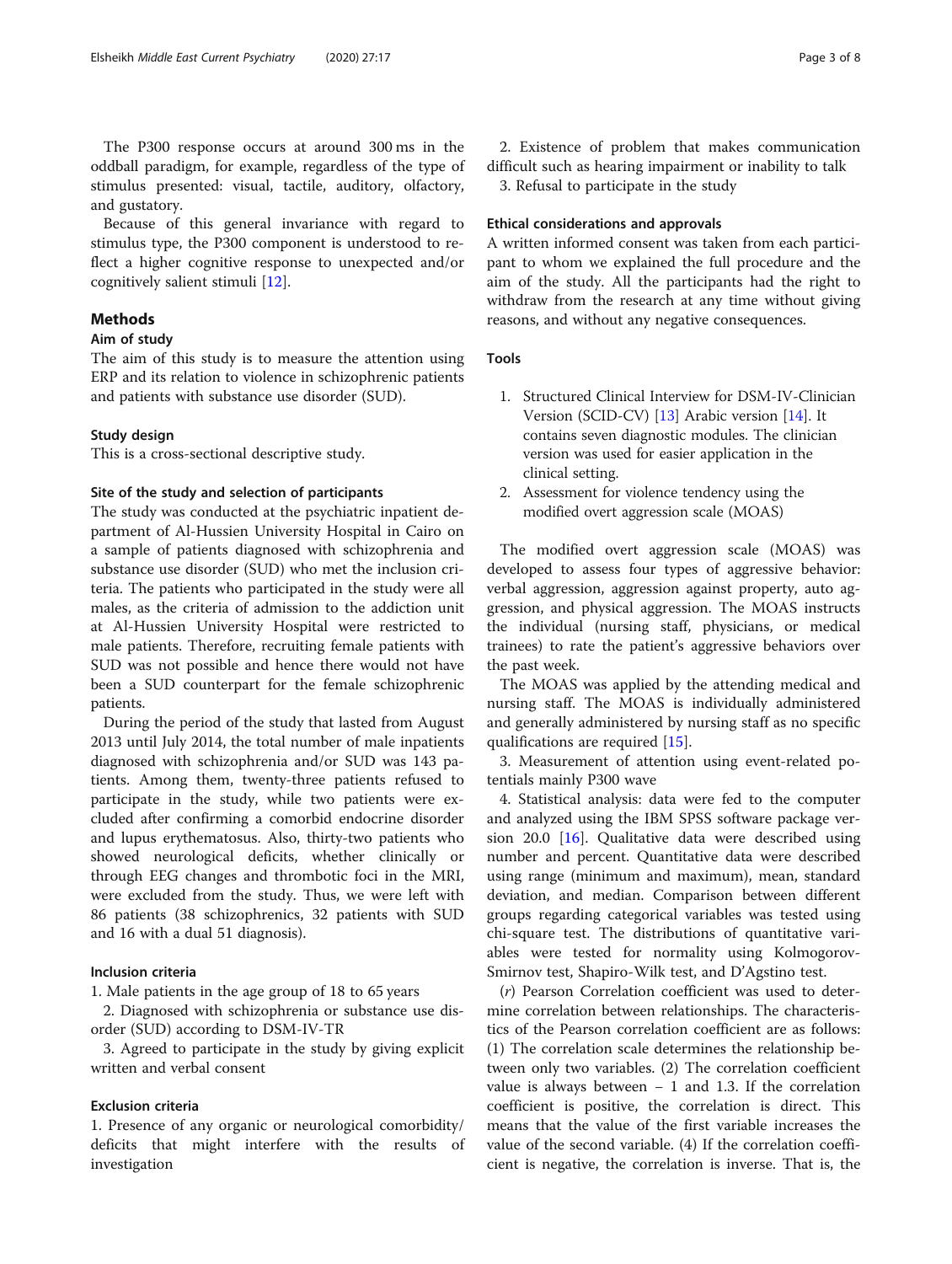#### Results

In this study, the age group 20–29 is the most representative group with 38.4%, as shown in Table 1, which demonstrates demographic characteristics. The majority of participants were single 73.3%, non-educated 59.3%, and unemployed 73.3% of the sample.

While Table [2](#page-4-0) simplifies the relation between MOAS (modified overt aggression scale) scores calculated in mean and demographic data of the sample, showing that the highest score of aggression occurred in age group  $(18 - < 20$  years) (mean  $19.0 \pm SD$  12.07), it also shows that the score is higher in the married, high educational level, and in working groups than the other participants. The group of participants with dual diagnosis was the

Table 1 Sample distribution according to demographic data  $(n = 86)$ 

|                          | No.            | Percent |
|--------------------------|----------------|---------|
| Age (by years)           |                |         |
| $18 - 20$                | 6              | 7.0%    |
| $20 - 29$                | 33             | 38.4%   |
| $30 - 39$                | 26             | 30.2%   |
| $40 - 49$                | 16             | 18.6%   |
| $50 - 59$                | 5              | 5.8%    |
| <b>Marital status</b>    |                |         |
| Single                   | 63             | 73.3%   |
| Married                  | 23             | 26.7%   |
| <b>Educational level</b> |                |         |
| High                     | 5              | 5.8%    |
| Middle                   | 30             | 34.9%   |
| Illiterate               | 51             | 59.3%   |
| Working                  |                |         |
| No work                  | 63             | 73.3%   |
| Working                  | 23             | 26.7%   |
| Type of work             |                |         |
| No work                  | 37             | 43.0%   |
| Manual worker            | 39             | 45.3%   |
| Clerical work            | $\mathfrak{D}$ | 2.3%    |
| Driver                   | 3              | 3.5%    |
| Accountant               | $\overline{3}$ | 3.5%    |
| Lawyer                   | 1              | 1.2%    |
| Teacher                  | 1              | 1.2%    |

highest to record violence tendency on MOAS (mean  $33.13 \pm SD$  $33.13 \pm SD$  $33.13 \pm SD$  5.66) as shown in Table 3.

Table [4](#page-5-0) shows the relationship between the substance use and the violence scale. The tendency of violence in the group of SUD patients was four times higher than the rest of the sample (mean  $22.94 \pm SD$  10.81).

In addition, the value of P300 wave amplitude and latency varied among the three participant groups as demonstrated in Table [5.](#page-5-0) The P300 amplitude recorded higher values in schizophrenic patients' group (mean  $36.34 \pm SD$  11.7) than the other two participant groups. Unlike P300 amplitude, P300 latency recorded the shorter latency in the SUD group (mean  $367.05 \pm SD$ 80.98), which significantly concludes that the attention is highly affected in patients with SUD ( $P$  value = 0.001) while schizophrenic patients show delayed thinking (P  $value = 0.001$ ).

A direct correlation between P300 wave amplitude and latency and the scale of violence was made using Spear-man coefficient as shown in Tables [6](#page-5-0) and [7](#page-6-0) with P value of (0.009 and 0.022) respectively.

#### **Discussion**

Previous studies examining the relationship between violence and psychiatric disorders were conducted in one of three ways: evaluation of violence in psychiatric patients, or diagnosis of psychiatric disorders in people who committed acts of violence, or evaluation of violence in psychiatric and other non-psychiatric patients [[17\]](#page-7-0). Our current study is a trial to figure out the role of affected attention in increased tendency to violence among schizophrenic patients and patients with SUD. In addition, we compared the incidence of violence among different patient groups and their variable demographic determinants. The demographic distribution of the sample came in line with most of the research studies concerned with SUD and schizophrenia. In our study, 38% are in the age group 20–29 years, which resembles the results of the national research of addiction in Egypt [[18\]](#page-7-0), where 37.9% of the participants were 20–29 years. This age group is the most representative age group of substance use problems worldwide, as well as for schizophrenia requiring hospitalization [\[19](#page-7-0)]. This is also consistent with the prevalence of schizophrenia between 20 and 29 years [\[20](#page-7-0)]. Being a younger age is a risk factor for increasing the tendency to violence supported by a great body of research stating the hypothesis of increased impulsivity in the adolescence more than in other age groups.

Single patients represent 73.3% of the sample, which is the largest group represented in the sample. This may be explained first by the younger age of the majority of our sample 20–29 years. Secondly, both schizophrenia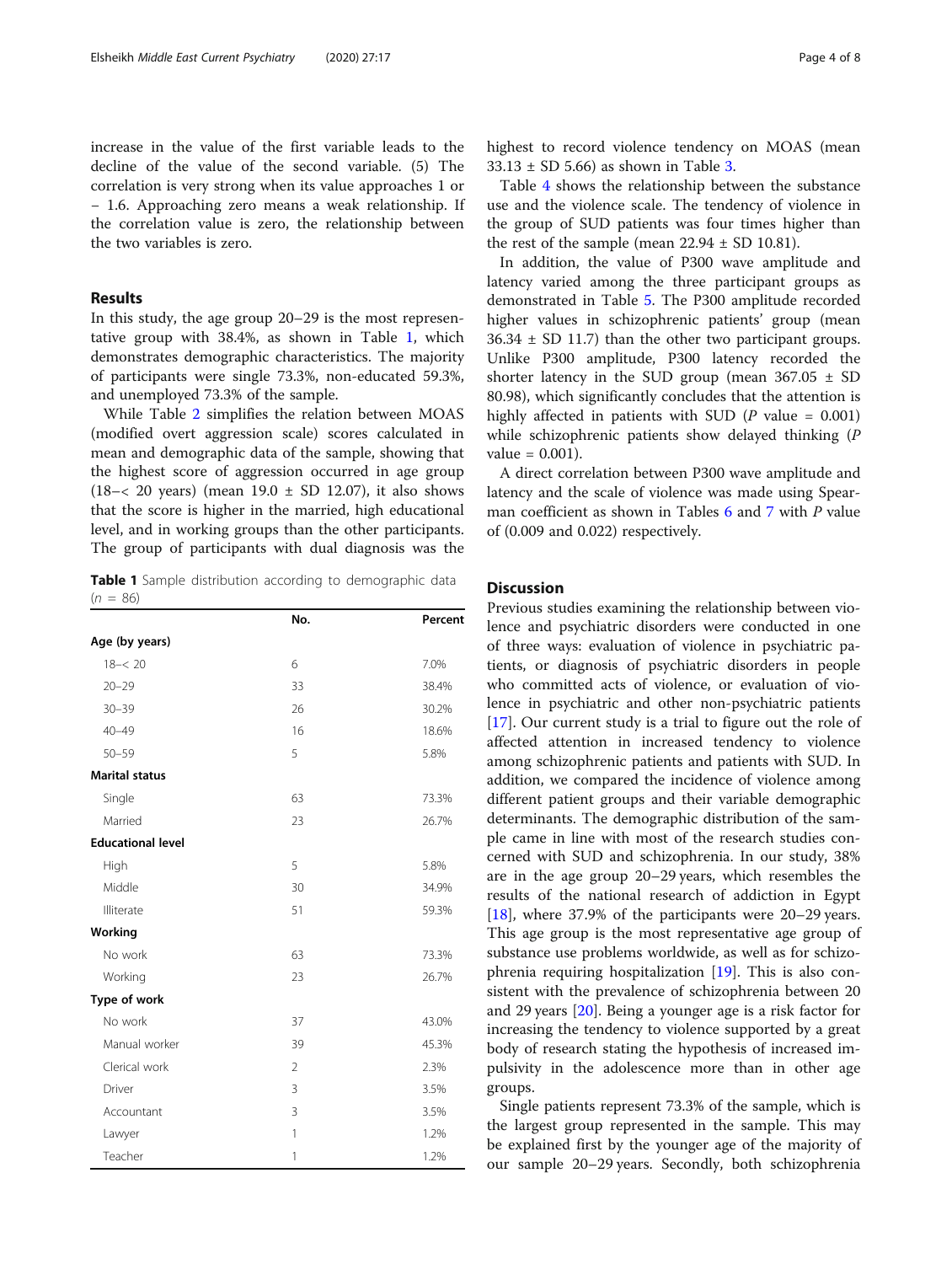<span id="page-4-0"></span>**Table 2** Relation between the scale of violence (modified overt aggression scale) and demographic data ( $n = 86$ )

|                          | N  | Modified overt aggression scale |                   | Test of       | P            |       |
|--------------------------|----|---------------------------------|-------------------|---------------|--------------|-------|
|                          |    | Min.-max.                       | Mean $\pm$ SD     | <b>Median</b> | sig.         |       |
| Age (years)              |    |                                 |                   |               |              |       |
| $18 - 20$                | 6  | $3.0 - 30.0$                    | $19.0 \pm 12.07$  | 23.0          | $H = 1.799$  | 0.773 |
| $20 - 29$                | 33 | $0.0 - 40.0$                    | $14.52 \pm 12.90$ | 11.0          |              |       |
| $30 - 39$                | 26 | $0.0 - 39.0$                    | $13.54 \pm 10.74$ | 9.50          |              |       |
| $40 - 49$                | 16 | $0.0 - 40.0$                    | $17.06 \pm 14.21$ | 12.50         |              |       |
| $50 - 59$                | 5  | $7.0 - 35.0$                    | $17.20 \pm 10.87$ | 14.0          |              |       |
| <b>Marital status</b>    |    |                                 |                   |               |              |       |
| Single                   | 63 | $0.0 - 40.0$                    | $14.30 \pm 12.65$ | 9.0           | $U = 576.0$  | 0.147 |
| Married                  | 23 | $0.0 - 40.0$                    | $17.52 \pm 10.85$ | 17.0          |              |       |
| <b>Educational level</b> |    |                                 |                   |               |              |       |
| High                     | 5  | $6.0 - 37.0$                    | $22.20 \pm 11.65$ | 23.0          | $H = 2.273$  | 0.321 |
| Moderate                 | 30 | $0.0 - 35.0$                    | $15.50 \pm 11.12$ | 13.0          |              |       |
| Illiterate               | 51 | $0.0 - 40.0$                    | $14.27 \pm 12.86$ | 9.0           |              |       |
| Work                     |    |                                 |                   |               |              |       |
| No                       | 63 | $0.0 - 40.0$                    | $14.92 \pm 12.71$ | 10.0          | $U = 655.50$ | 0.500 |
| Yes                      | 23 | $0.0 - 37.0$                    | $15.83 \pm 10.97$ | 13.0          |              |       |

U Mann Whitney test, H H for Kruskal Wallis test, P P value for comparing association between modified overt aggression scale and demographic data \*Statistically significant at  $P \le 0.05$ 

and SUD noticeably affect the social functions of patients rendering them unmarried or separated [[21\]](#page-7-0).

Regarding the level of education, the non-educated category was more represented in the sample 59.3%, followed by the average education 34.9%.The majority of the sample did not work at the time of conducting the study accounting for 73.3% of the sample. This corresponds to the Swanson's study investigating violence in patients with severe mental illness, where a sample of 804 patients received inpatient and outpatient treatment in four states where most of the participants were illiterate and not working [[22\]](#page-7-0). Our findings may be explained additionally by the fact that the sample was taken from Al-Hussein University Hospital, which serves to a major extent to a certain class of patients with low socio-economic states from Al-Manshia and Al-Dweka.

Married patients living together with their spouses recorded higher levels of violence than single participants, as they have more friction points and conflict potential in their home environment than single participants. Similarly, violence was noticed more in working participants at work places than in non-working participants.

Unexpectedly, violence was recorded more in highly educated participants which may be explained by increased sensitivity to aggressive potentials, while other groups of participants may trivialize these aggressive potentials or interpreting these as normal acts in their environment.

By analysis, the relation between modified overt aggression scale and psychiatric disorders in the sample to assess the violence in Tables 3 and [4,](#page-5-0) the highest rate of violence was seen in SUD patients, nearly four times more than other participants.

Table 3 Distribution of the sample according to the relationship between the scale of violence and psychiatric disorders

|                 | SUD pt. $(n = 32)$                                   | Dual diagnosis pt. $(n = 16)$ | Schizophrenia pt. $(n = 38)$ | $KW_{12}$ | D                      |
|-----------------|------------------------------------------------------|-------------------------------|------------------------------|-----------|------------------------|
| <b>MOAS</b>     |                                                      |                               |                              |           |                        |
| Min.-max.       | $5.0 - 37.0$                                         | $26.0 - 40.0$                 | $0.0 - 15.0$                 | 55,300    | $< 0.001$ <sup>*</sup> |
| Mean $\pm$ SD   | $17.84 + 9.02$                                       | $33.13 \pm 5.66$              | $5.39 \pm 4.55$              |           |                        |
| Median          | 18.0                                                 | 32.50                         | 5.50                         |           |                        |
| Sig. bet. grop. | $P_1 < 0.00_1^*$ , $P_2 < 0.001^*$ , $P_3 < 0.001^*$ |                               |                              |           |                        |

KW chi-square test value for Kruskal Wallis test,  $P_1$  P value for Mann Whitney test for comparing between SUD pt. and dual diagnosis pt.,  $P_2$  P value for Mann Whitney test for comparing between SUD pt. and schizophrenia pt.,  $P_3$  P value for Mann Whitney test for comparing between dual diagnosis pt. and schizophrenia pt.

\*Statistically significant at  $P \leq 0.05$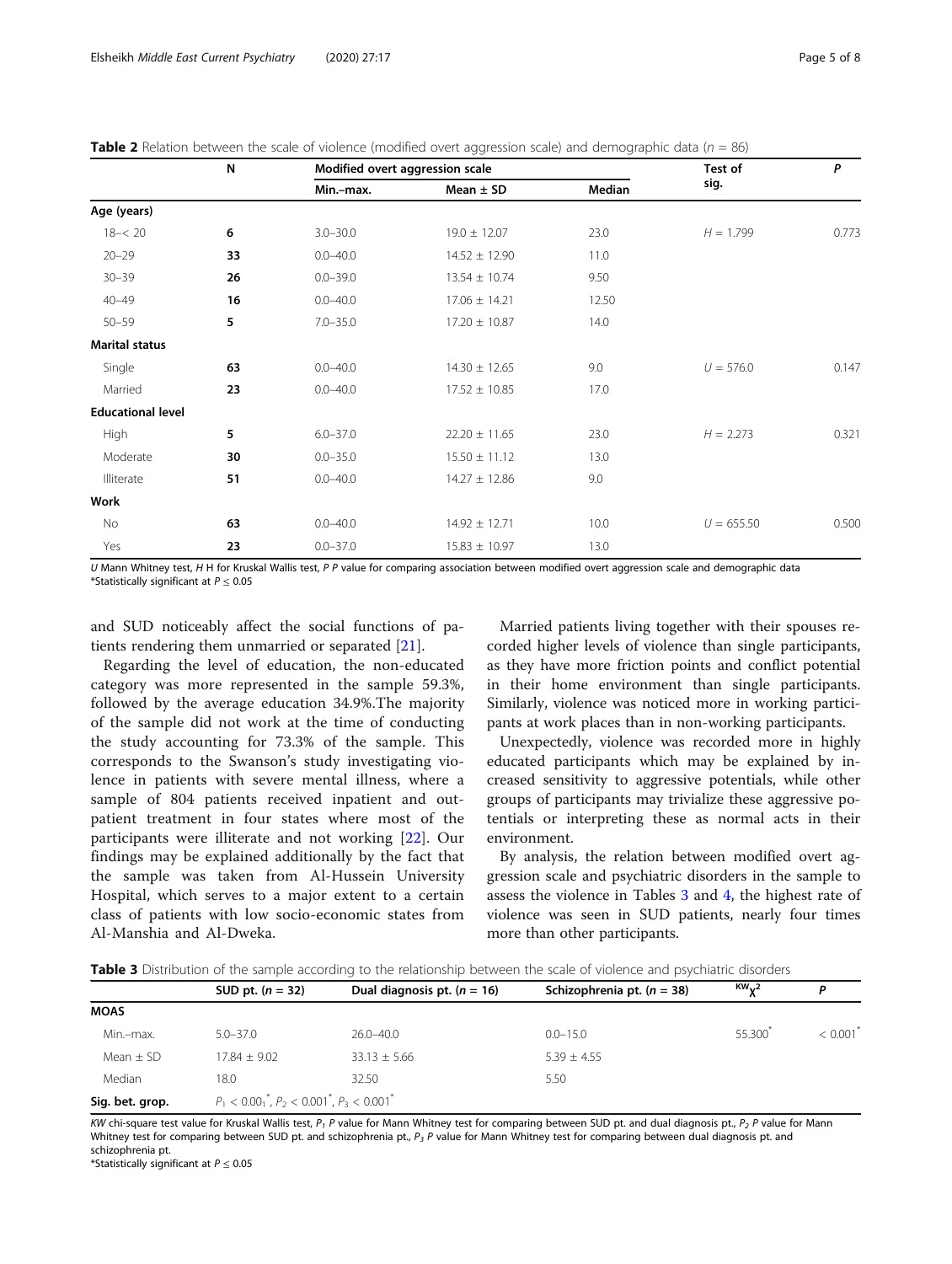<span id="page-5-0"></span>

| <b>Table 4</b> Sample distribution according to the relationship |  |
|------------------------------------------------------------------|--|
| between violence and substance use disorder                      |  |

|             | Non SUD pt.<br>$(n = 38)$ | SUD pt.<br>$(n = 48)$ |                     |                        |
|-------------|---------------------------|-----------------------|---------------------|------------------------|
| <b>MOAS</b> |                           |                       |                     |                        |
| Min.-max.   | $0.0 - 15.0$              | $5.0 - 40.0$          | $6775$ <sup>*</sup> | $< 0.001$ <sup>*</sup> |
| Mean $+$ SD | $539 + 455$               | $2294 + 1081$         |                     |                        |
| Median      | 5.50                      | 230                   |                     |                        |

Z Z for Mann Whitney test

\*Statistically significant at  $P \leq 0.05$ 

This may be attributed to the impulsive personality traits of most of substance abusing persons, as concluded by [\[23\]](#page-7-0) in his study on patients with combined SUD and antisocial personality disorder (ASPD). Moreover, craving for substance is another factor contributes in increasing violence tendency, as this may urge the individual to do a violent act to obtain the substance. In addition, the rational behavior and judgment are mostly altered under the toxic effect of the substance, making individual more susceptible to act out the aggressive impulses unlike non-addict people due to poor decisionmaking as stated by Zois and his colleagues at the central institute of mental health in Mannheim, Germany, who have studied the decision-making deficits in patients diagnosed with disordered gambling (DG) with or without SUD, and they concluded that patients with DG with or without SUD not only having riskier decisionmaking profile but also are liable to take more risks rendering them more susceptible to violence [\[24](#page-7-0)].

The highest levels of violence appeared in patients with a dual diagnosis as shown in Table [3](#page-4-0) followed by the group of SUD patients and the relationship are statistically significant. This came in accordance with the

Table 6 The correlation between the violence scale and P300 wave amplitude

|                     | Modified overt aggression scale |                    |  |
|---------------------|---------------------------------|--------------------|--|
|                     | r Spearman coefficient          | P statistical sig. |  |
| P300 wave amplitude | $0.281$ <sup>*</sup>            | $0.009*$           |  |

results of Janis Kelly's study, where it was assumed that the rate of violence increased in dual diagnosis patients having schizophrenia and SUD concurrently by 4 to 6 times than non-addictive patients. The researcher studied the records of schizophrenic patients who were admitted in psychiatric hospitals in Sweden and criminal convictions from 1973 to 2006 and after studying the different factors of age, sex, economic level, and drug use. The researcher also found that the increase in violence crimes in mental ill patients is the result of a double diagnosis of dependence on drugs, with the rate of violence four times more dependent on drug dependence than others [\[25\]](#page-7-0). The rate of violence is five to six times higher when comparing dual diagnosis patients with schizophrenic patients alone, while the violence doubles three to four times when comparing drug dependence and schizophrenic patients.

Unlike schizophrenia, substance use is a major cause of increased rates of violence, as it is characterized by increased impulsivity and affection of attention to a degree that affects anger control, and even makes patients unaware of their behavior consequences. This is consistent with some of the results in Fazel's study as it was a comprehensive study looking at the databases and checklists registered for mental patients who have done any violence and analyzed the data and found that it increases the rates of violence if involved with the disorder of

| <b>Table 5</b> The relationship between psychiatric disorders and P300 wave amplitude and latency |  |  |
|---------------------------------------------------------------------------------------------------|--|--|
|---------------------------------------------------------------------------------------------------|--|--|

|                 | SUD pt. $(n = 32)$                                                | Dual diagnosis pt. $(n = 16)$ | Schizophrenia pt. $(n = 38)$ | $\frac{1}{2}$ | P                      |
|-----------------|-------------------------------------------------------------------|-------------------------------|------------------------------|---------------|------------------------|
| P300 amplitude  |                                                                   |                               |                              |               |                        |
| Min.-max.       | $2.90 - 51.0$                                                     | 7.90-40.20                    | 11.80-65.30                  | 29.415        | $< 0.001$ <sup>*</sup> |
| Mean $+$ SD     | $18.18 \pm 12.91$                                                 | $23.39 \pm 9.72$              | $36.34 \pm 11.74$            |               |                        |
| Median          | 14.25                                                             | 21.20                         | 37.55                        |               |                        |
| Sig. bet. grop. | $P_1 = 0.052$ , $P_2 < 0.001^{\degree}$ , $P_3 < 0.001^{\degree}$ |                               |                              |               |                        |
| P300 latency    |                                                                   |                               |                              |               |                        |
| Min.-max.       | 232.23-553.35                                                     | 263.80-923.10                 | 156.90-825.30                | 38.637*       | $< 0.001*$             |
| Mean $\pm$ SD   | $367.05 \pm 80.98$                                                | $650.18 \pm 158.02$           | $658.06 \pm 175.0$           |               |                        |
| Median          | 357.55                                                            | 667.05                        | 699.65                       |               |                        |
| Sig. bet. grop. | $P_{10}$ < 0.001*, $P_{20}$ < 0.001*, $P_{30}$ = 0.384            |                               |                              |               |                        |

KW chi-square test value for Kruskal Wallis test,  $P_1$  P value for Mann Whitney test for comparing between SUD pt. and dual diagnosis pt.,  $P_2$  P value for Mann Whitney test for comparing between SUD pt. and schizophrenia pt.,  $P_3$  P value for Mann Whitney test for comparing between dual diagnosis pt. and schizophrenia pt.,  $P_{10}$  P value for Mann Whitney test for comparing between SUD pt. and dual diagnosis pt.,  $P_{20}$  P value for Mann Whitney test for comparing between SUD pt. and schizophrenia pt., P<sub>30</sub> P value for Mann Whitney test for comparing between dual diagnosis pt. and schizophrenia pt. \*Statistically significant at  $P \leq 0.05$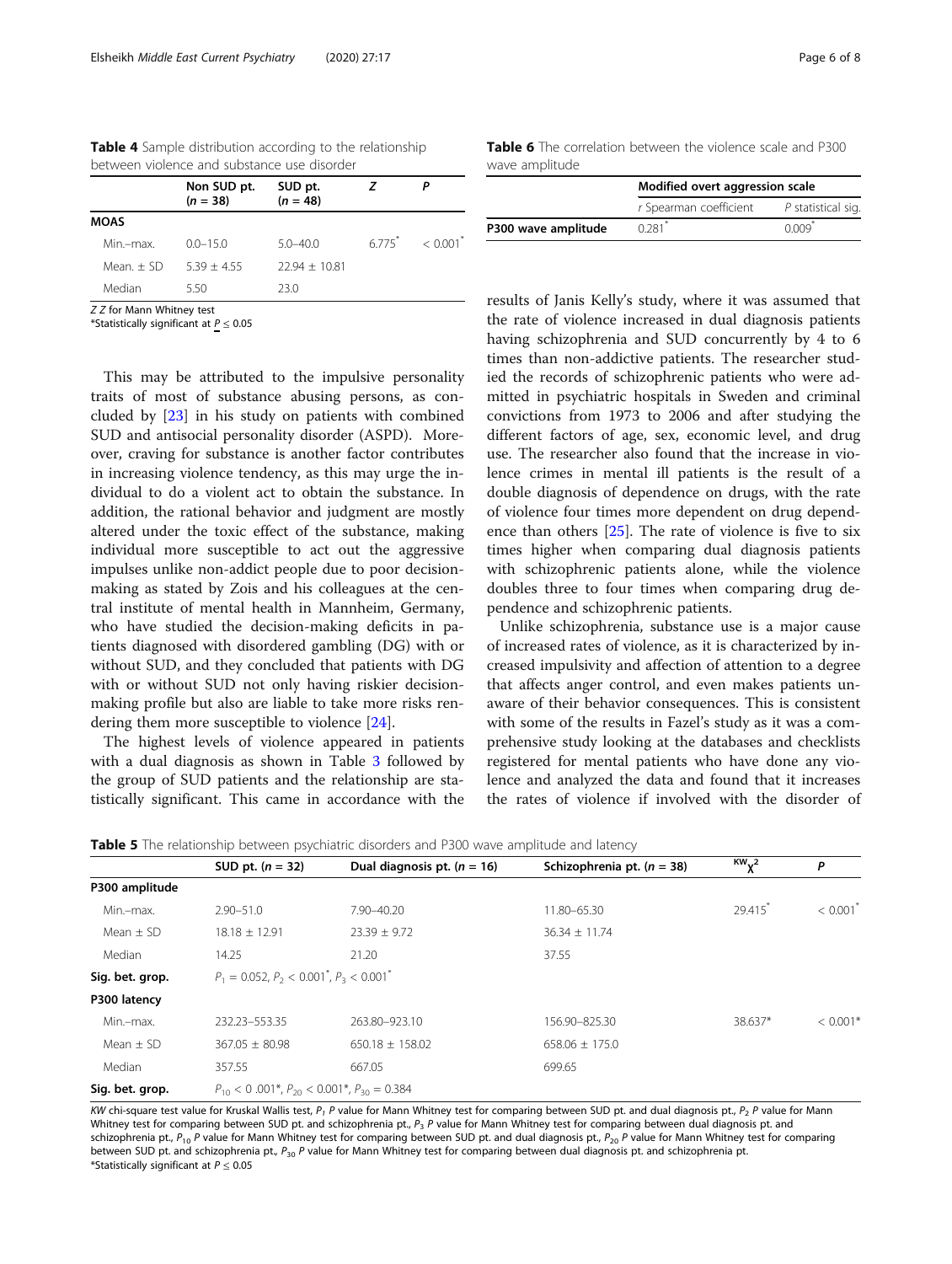<span id="page-6-0"></span>Table 7 The correlation between the violence scale and P300 wave latency

|                                             | Modified overt aggression scale |                    |  |
|---------------------------------------------|---------------------------------|--------------------|--|
|                                             | r Spearman coefficient          | P statistical sig. |  |
| P300 wave latency                           | $0.274$ <sup>*</sup>            | 0022               |  |
| *Statistically significant at $P \leq 0.05$ |                                 |                    |  |

dependence on drugs, As they indicate that the increase in the rate of violence is equal if the diagnosis is double or drug dependence disorder [[26\]](#page-7-0). It also agrees with Witt's study of violence in schizophrenic patients and its increase with complicity in drug use [[27](#page-7-0)]. These results may differ from the study of Short, where he studied the behaviors of violence in mental ill patients after discharge from the hospital, and a random sample of the community and a group of psychotic patients share the dependence on drugs and concluded that the study increased the rate of violence in mental ill patients compared to the sample where both mental patients alone or double dependence on drugs. The difference may be explained by the fact that the study of acts or behaviors of violence after they have been discharged from the hospital is in the recovery phase [\[28](#page-7-0)].

In our study, attention measured by ERP was highly affected in all sample subgroups in different ways as follows: by analysis of P300 amplitude, the lowest amplitude was seen in SUD group, while the highest values were seen in the schizophrenic group, and the relation was statistically significant. And by analysis P300 wave latency, the longer latency was in schizophrenic group.

These results show that attention has variably affected as the wave amplitude indicates the temporal factor for response (occurrence of target in relation to the stimulus) [\[29\]](#page-7-0). And as Wave amplitude is considered an indicator of the ability to pay attention to a person's action, which is strongly affected in SUD patients [[30\]](#page-7-0). This may explain that addiction adversely affects wave amplitude as it decreases with substance abuse.

This is consistent with Brian's study that investigated the impact of external factors on attention such as substance abuse on the amplitude of P300 wave, the research based the study of the P300 wave amplitude in the twins, some of them were identical and other asymmetric and found that drug dependence disorder reduces the amplitude (Hicks, et al. 2007).

And as P300 wave latency refers to slow thinking and slower information processing, the results explain that schizophrenia significantly increases the latency of the wave. This is also consistent with Qiu results who found a delay of the wave P300 (increase in latency) in schizophrenic patients than in healthy controls [[31\]](#page-7-0). It also agrees with the Simlai's study, which showed that schizophrenia disrupts the latency of the wave [\[32](#page-7-0)].

The effect on both P300 wave amplitude and latency indicates a lack of brain activity, and subsequently affection of attention [[33\]](#page-7-0).

The relation between violence measured by MOAS and attention measured by P300 wave amplitude and latency in this study found that both the wave amplitude and latency can be considered as determinants of violence. Pearson correlation coefficient (r) shown in Tables [6](#page-5-0) and 7 has been used for this purpose and showed a positive weak correlation. However, with weak correlation, the relationship in the two determinants has a statistical significance with  $P$  value of (0.009 and 0.022) respectively. This statistical analysis indicates that affection of attention as detected by P300 should be considered determinant risk factors for violence.

#### Limitations

The whole sample was exclusively recruited from a male ward, so that female gender was not represented in this study. Moreover, the number of participants was not big enough.

#### Conclusion

The current study concluded that:

- One of determinant risk factors for violence is the affection of attention as detected by ERP mainly P300 wave amplitude and latency.
- There is a weak direct correlation between the occurrence of violence MOAS and P300 wave amplitude and latency.
- Both SUD and schizophrenia are found to affect attention.
- The level of violence increases in patients with substance abuse as dual diagnosis with schizophrenia more than those with schizophrenia alone. So substance abuse itself considered as determinant for violence.
- The level of violence in patients with schizophrenia increases sharply if there is dual diagnosis with SUD.

#### Abbreviations

MOAS: Modified overt aggression scale; P300: Deflection emerges in a timelocked record as a positivity typically appearing approximately 300 to 400 ms following stimulus presentation; SCID I: The Structured Clinical Interview for DSM-IV Axis I Disorders

#### Acknowledgements

Not applicable

The committee's reference number N/A

#### Authors' contributions

ME analyzed and interpreted the patients' data, and was the contributor in writing the manuscript. The author read and approved the final manuscript.